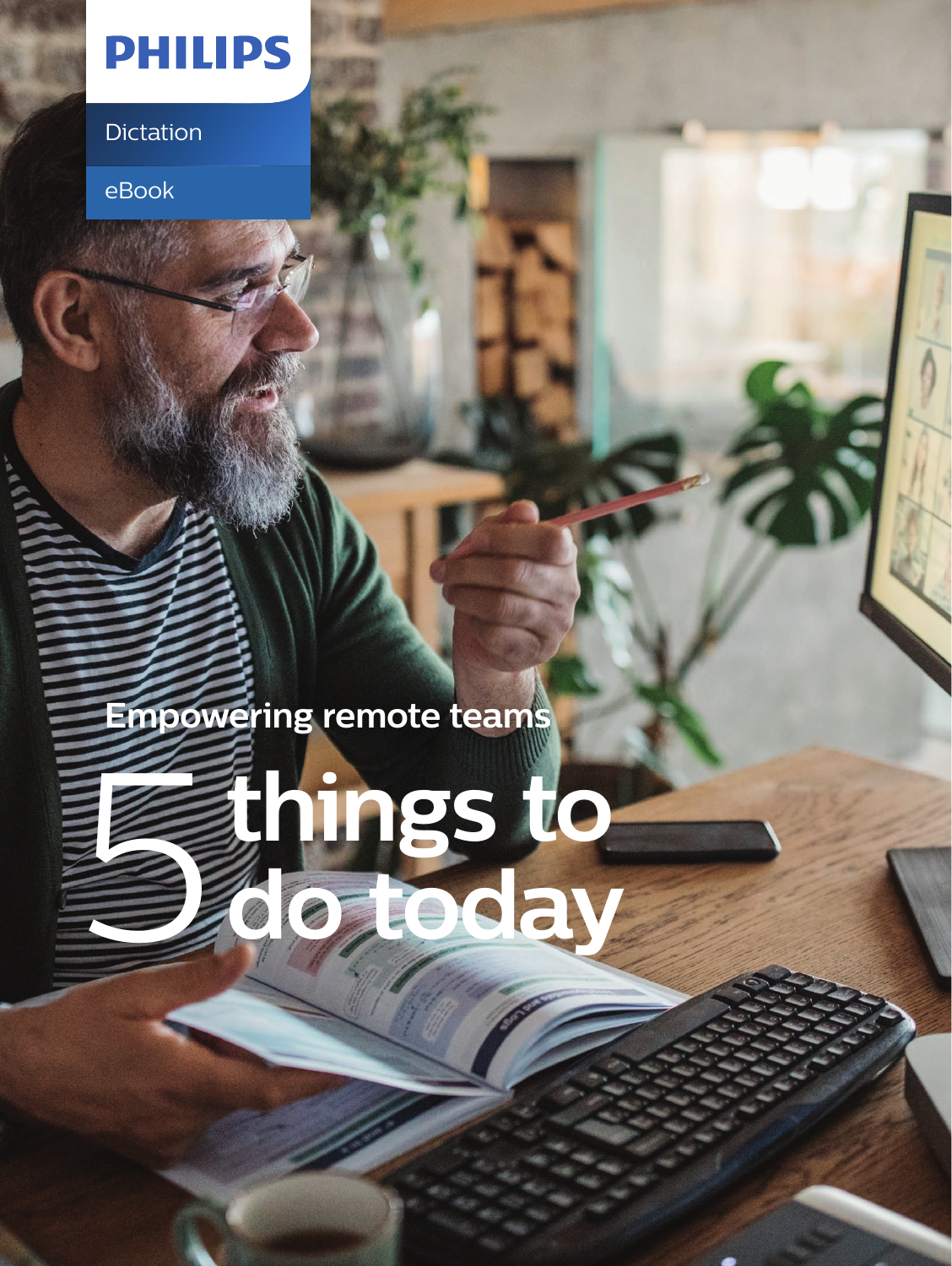#### Working outside of the traditional office has been a growing trend for many years, and shows no signs of slowing down. In fact, remote work has expanded by almost 400% over the past decade, according to a recent [report](https://www.techrepublic.com/article/how-remote-work-rose-by-400-in-the-past-decade/) from GetApp.

With organizations increasingly offering flexibility in where and when employees work, it's important that they look at how to optimize their support for geographically dispersed teams. Here we explore five actionable ways to do so.

The right cloud technology helps with quick onboarding and intuitive, frictionless adoption – both vital to successful remote work, especially across teams that need to integrate multiple systems and processes. For example, Reminger Attorneys [at Law,](https://www.dictation.philips.com/ca/about/press/press/speech-processing-solutions-helps-reminger-attorneys/) a firm with 400 employees across 14 offices, needed a dictation solution that would let them keep pace with their client workload while their teams transitioned to working remotely. With Philips SpeechLive, the firm onboarded 80 percent of its workforce in 72 hours, and its full staff within just one week.

## **Leverage cloud innovation** 1

Another firm, Atlanta-based [Hall Booth Smith,](https://www.dictation.philips.com/se/success-stories/success/an-approach-for-inclusivity-this-law-firms-tech-solutions-help-every-team-member-stay-productive/) was also able to get its staff up and running quickly by implementing SpeechLive, partially due to the solution's cloud-based structure. With no software to install, employees simply needed a browser to execute, transfer and file dictations.

### **Get integrated with mobile** 2

It's important to remember that "remote" work doesn't necessarily mean "work from home." Rather, teams need to access the same functions they utilize in the office or from their laptops, whether they are out on appointments, traveling or even on vacation. In today's on-the-go world, the agility to work independently or collaboratively is largely dependent on robust mobile capabilities. Applications for integrated voice note capture, document creation, and secure file sharing and storage, are just a few ways that advanced technology can turn mobile devices into a powerful anytime/anywhere assistant.

#### **Look for opportunities to automate**

One of the most substantial ways an organization can support employees, who may have personal tasks to attend to while working remotely, is to automate steps in processes wherever possible. This can significantly reduce administrative burdens from team members and facilitate smoother, more efficient workflows. In the case of the [Hall Booth Smith](https://www.dictation.philips.com/us/success-stories/success/an-approach-for-inclusivity-this-law-firms-tech-solutions-help-every-team-member-stay-productive/) team, the Philips SpeechLive solution helps move dictations through the queue more quickly by automatically notifying transcriptionists by email when new recordings are available (instead of having to open and check an application). The solution also helps the team mitigate duplicate work by locking a file when another team member is working in it.

## 3

#### **Shore up security measures**

Because cybercriminals are becoming increasingly sophisticated, so too must protections against them. This is especially true regarding remote work as employees often use their own internet connections and devices for business purposes. It's crucial that organizations choose technologies designed with multiple security layers – such as end-toend encryption, cloudenablement and password protections – as a first line of defense. Standardized policies and practices, regular training and testing for all employees, and role-based restricted access to sensitive data or applications are equally important for a multifaceted security posture.

## 4

### **Continuously collaborate, continuously improve** 5

Finally, the value of consistent evaluation and open dialogue with solution providers cannot be overstated. With any technology provider, engage a consultative subject matter expert who will listen to and learn the needs of your organization as real-life users incorporate new solutions into their work routines. In working with both Reminger and Hall Booth Smith, the Philips team brought flexible, agile technology to the table, but the engagement with these firms did not end with the solution's installation. Through ongoing feedback and creative thinking, the Philips team helped customize and evolve the SpeechLive solution to enhance the teams' experiences and help them work their best while operating remotely.

#### **Interested in learning how you can support your remote teams?**

Go to [www.speechlive.com](http://www.speechlive.com) to learn more on how to improve digital collaboration with speech-to-text solutions.